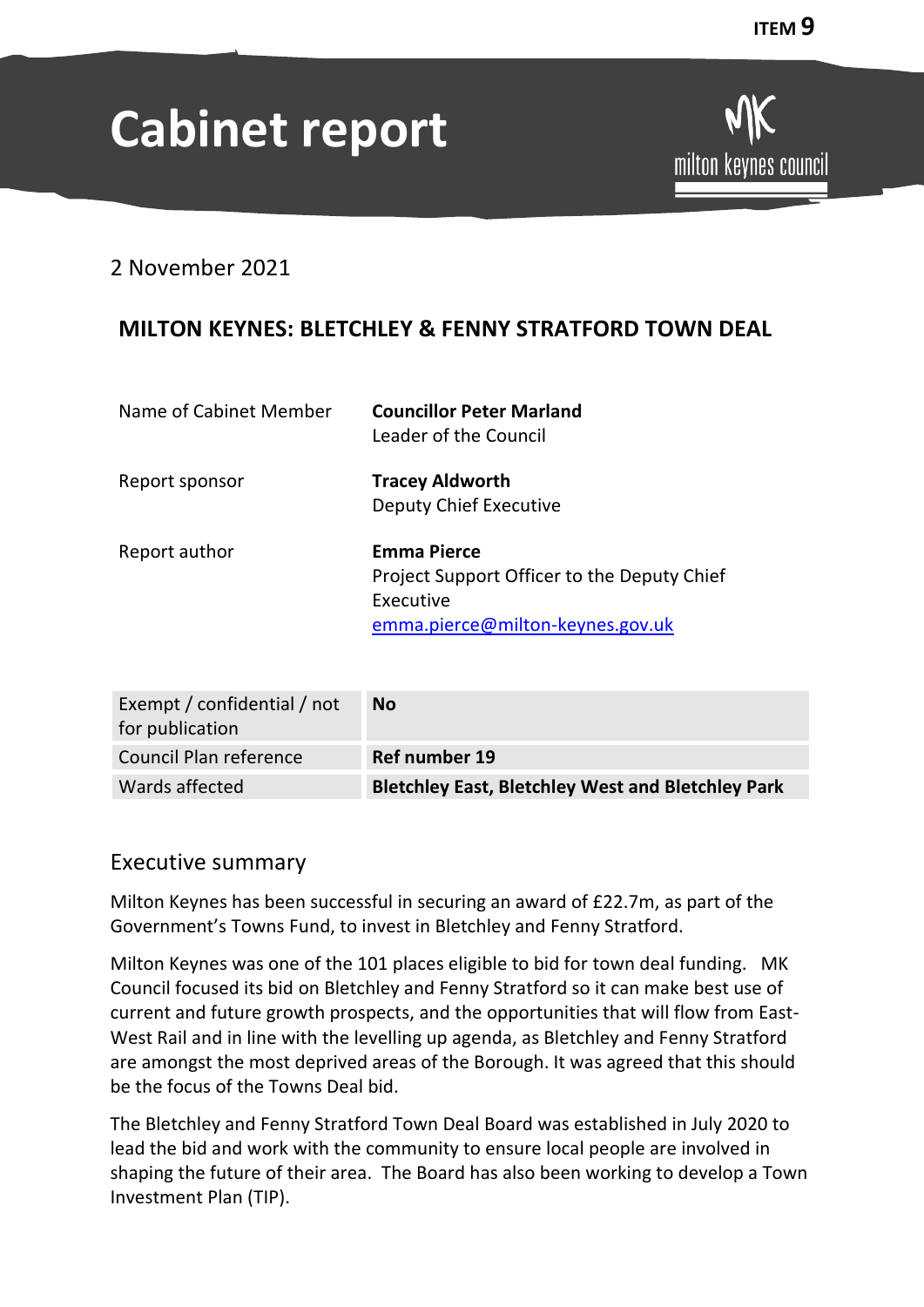A total of 9 projects form the core of the TIP and each of these projects needs to have a supporting business case prepared by March 2022 in order that the government grant funding can be drawn down and the projects commence.

This report provides an update on the progress with the preparation of the business cases and details about the proposed governance and approval arrangements for the projects and an overview of the next key steps in the programme.

## 1. Decision/s to be made

- 1.1 That the latest progress of the programme as set out in the report and the governance arrangements for the Town Deal projects, be noted.
- 1.2 That the Council's Section 151 Officer be authorised to formally sign off the business cases on behalf of the Council.
- 1.3 That a report back on the progress of the Towns Deal programme be provided in 6 months time.
- 2. Why is the decision needed?
- 2.1 To ensure that the Council, as the Accountable Body for the Towns Deal Funding, has the appropriate sign off process approved and in place. Each of the nine projects fall outside of the necessity for formal Government sign off, as none of the projects is individually above £10m. The grant conditions require that the Council's S151 Officer signs off the proposals once the appropriate business case has been prepared and they have been approved by the Town Deal Board.
- 2.2 Since the announcement of the success of the Town Investment Plan bid and the award of £22.7m, (see Annex 1), the Town Deal Board has been overseeing the preparation of the 9 projects and progressing the programme of engagement with the local community. An overview of these 9 projects is set out in Annex 2.
- 2.3 In order to be able to draw down the government grant funding, a proportionate business case for each project needs to be developed and there is detailed guidance from the Government about the detail and information that needs to be prepared.
- 2.3 Each of the nine proposed projects are now required to produce business cases using the 5-case business model. The South East Midlands Local Enterprise Partnership (SEMLEP) will provide "critical friend" support throughout the process. Business cases must be approved and summary documentation submitted by 24 March 2022. A timeline of project business case production is being detailed, as some projects will take longer to prepare than others and a number of them will require more external specialist input than others.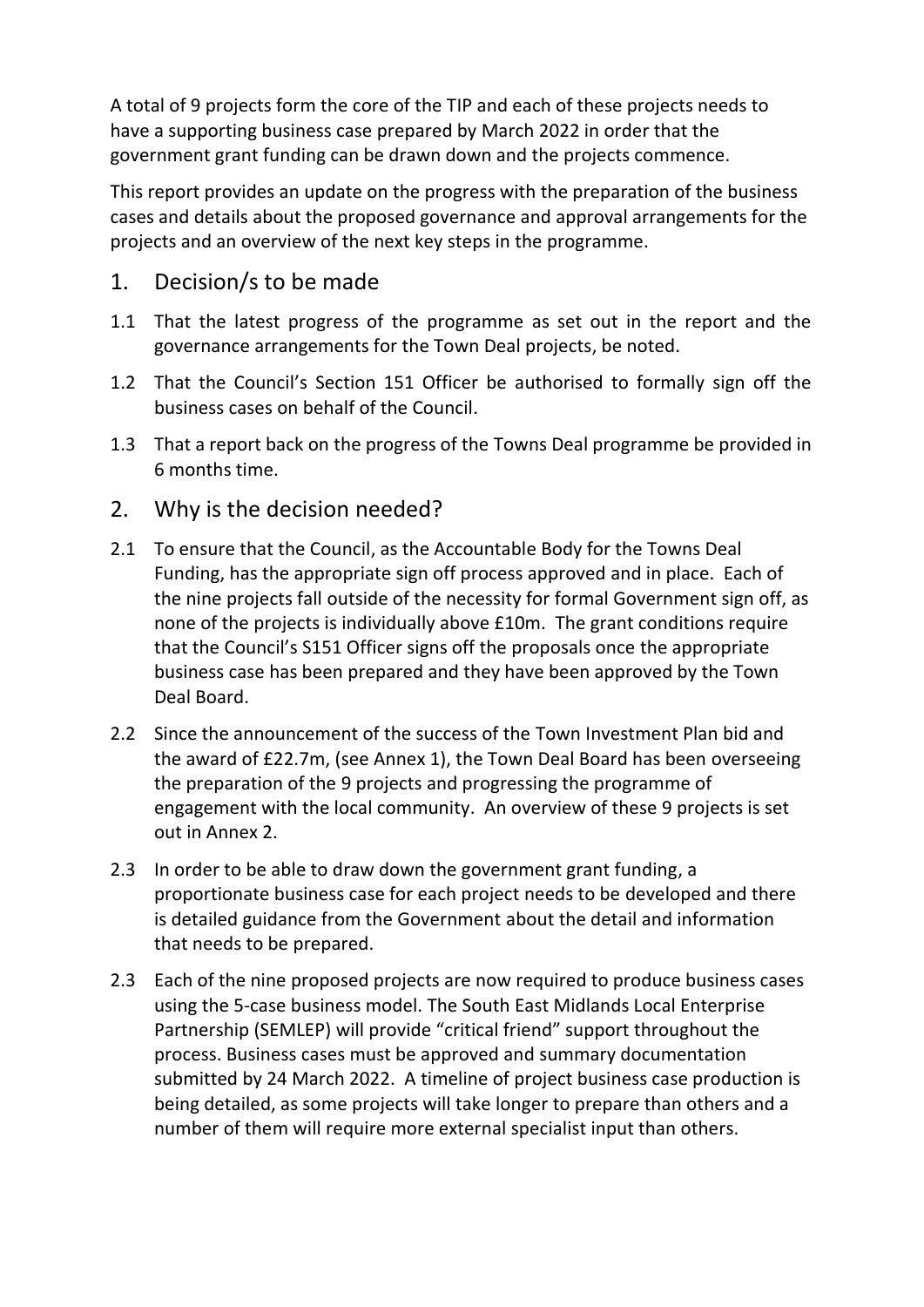2.4 The Town Deal Board, which has representatives from the Council, Town Councils and local community representatives, the local MP and other delivery partners will continue to oversee the progress of the programme and test the assurance of the initiative.

| Financial                | Human rights, equalities, diversity |  |
|--------------------------|-------------------------------------|--|
| Legal                    | Policies or Council Plan            |  |
| Communication            | Procurement                         |  |
| <b>Energy Efficiency</b> | Workforce                           |  |

# 3. Implications of the decision

# a) Financial implications

The programme will be managed in accordance with the conditions of the government grant funding agreement. Final confirmation of the £22.7m will be given as part of the October 2022 Comprehensive Spending Review. The business case process will provide for careful assessment of the individual project costs and ensure sufficient contingency has been allowed for to deal with inflation and other expected financial pressures to deliver the programme withing the overall budget.

Regular budget reporting will be provided to the Towns Deal Board and also the S151 officer and through the Council's own internal project management assurance process, the Corporate Portfolio Board. The Government will also require regular monitoring and evaluation report to be provided and ensure that key milestones are being met.

The funding is being provided to the Council as a Section 31 grant and an initial payment of 5% of the programme total will be paid to MKC to assist with the business case preparation and other advanced support costs.

# b) Legal implications

The Ministry of Housing, Local Communities and Government has awarded the grant of £22.7m to the Council under section 31 of the Local Government Act 2003. Pursuant The purpose of the grant is to provide support to local authorities in England towards expenditure lawfully incurred or to be incurred by them. Section 31(4) of the Local Government Act 2003, the Council will be required to comply with the conditions as imposed in the grant funding agreement including monitoring, reporting and evaluating requirements.

The Section 151 Officer is responsible to determine how the grant award is used which must be spent on eligible project expenditure within the total Town Deal award and must support the projects agreed by MHCLG.